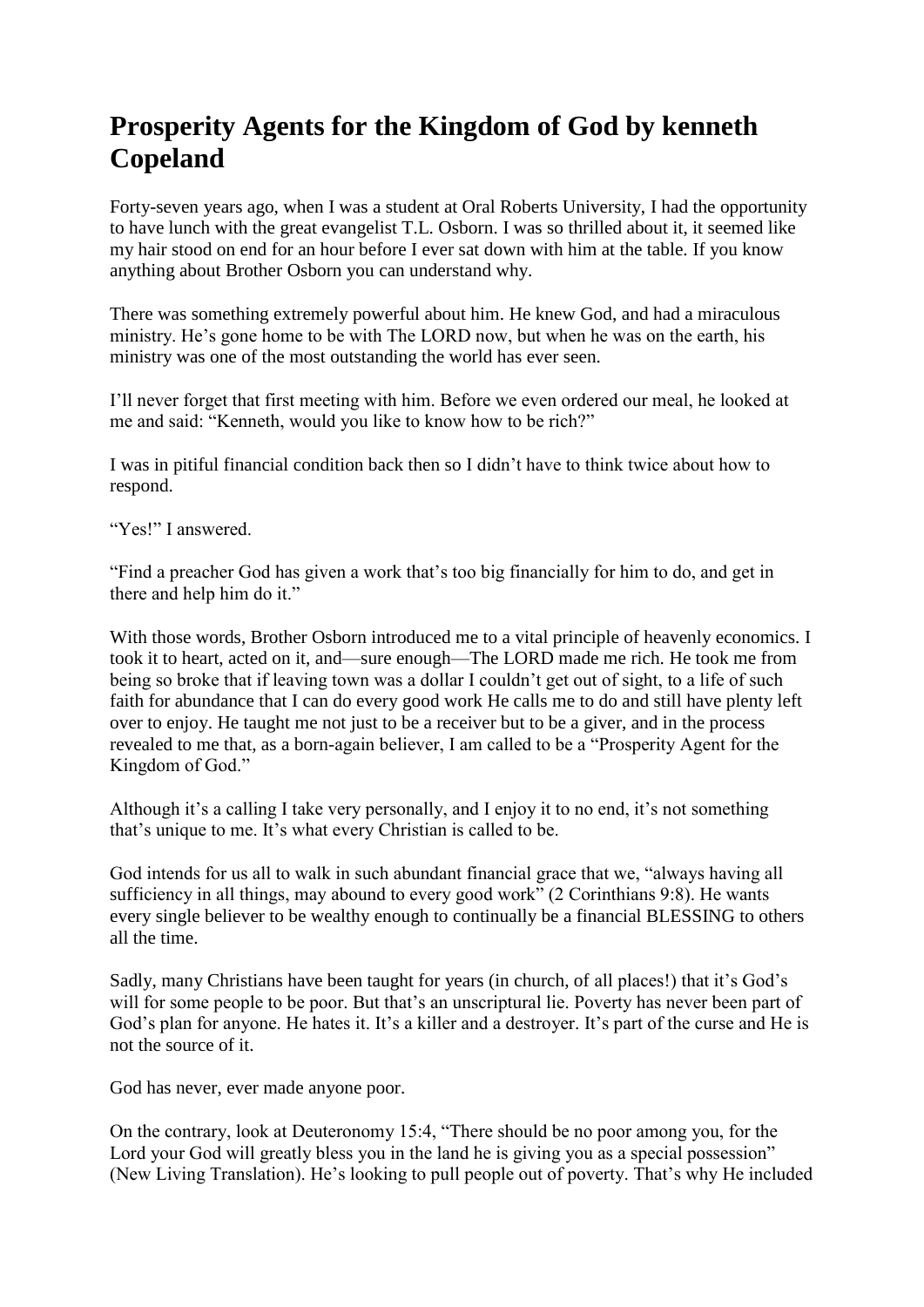prosperity in the plan of redemption. It's why Jesus, though He was rich, became poor for our sakes so that we "through his poverty might be rich" (2 Corinthians 8:9).

## **Let the Miracles Begin**

"Well, Brother Copeland, that's all great and I'd certainly like to be rich enough to BLESS some folks, but I already know what you're going to say about it. You're going to tell me to do the same thing that evangelist told you. You're going to tell me to give and, frankly, I can't afford it!"

I understand. I couldn't afford it either when I first got started in these things. In 1967, when The LORD told me in one of Brother Oral Roberts' meetings to become a financial partner with him at \$10 a month, I didn't have a dime. But because I knew in my heart I'd heard from God, I was so determined to give that I took the little pencil they'd passed out with the partner cards, put it in an envelope and dropped it in the offering bucket.

"LORD, this is all I have right now," I said, "so it will have to represent my commitment. But I want You to know, as soon as I get \$10 I'll give it."

Right at that moment a woman sitting a few rows behind me hollered, "Hey, you!" I looked around to see who she was talking to and saw she was pointing at me. Although she couldn't possibly have heard my prayer, she was waving the answer to it in my direction. "Here!" she said. "The LORD wants me to give you this \$10!"

Thrilled, I took it from her, retrieved my offering envelope, pulled out the pencil and put the money inside.

From that day on I started having \$10 miracles one after the other. Before long, they increased to \$20 miracles.

One of the most memorable of them took place one evening when Gloria and the kids and I were driving from Tulsa to Oklahoma City. I was scheduled to preach a meeting there and I'd used every penny I had to fill the gas tank of our old, worn-out Oldsmobile. By the time we got to the outskirts of town, dinnertime had rolled around and the kids were saying, "Daddy, we're hungry! When are we going to eat?"

"Any minute now," I answered. I didn't mention the fact that we didn't have any money to buy food. Neither did Gloria.

She just laughed and believed God right along with me.

A few miles down the road as we passed restaurants on every side and the kids were hollering louder than ever, something caught my eye. A piece of green paper blew across the highway in front of the car and caught in the fence on the median.

"Money!" I said.

Gloria looked startled.

"What?" she asked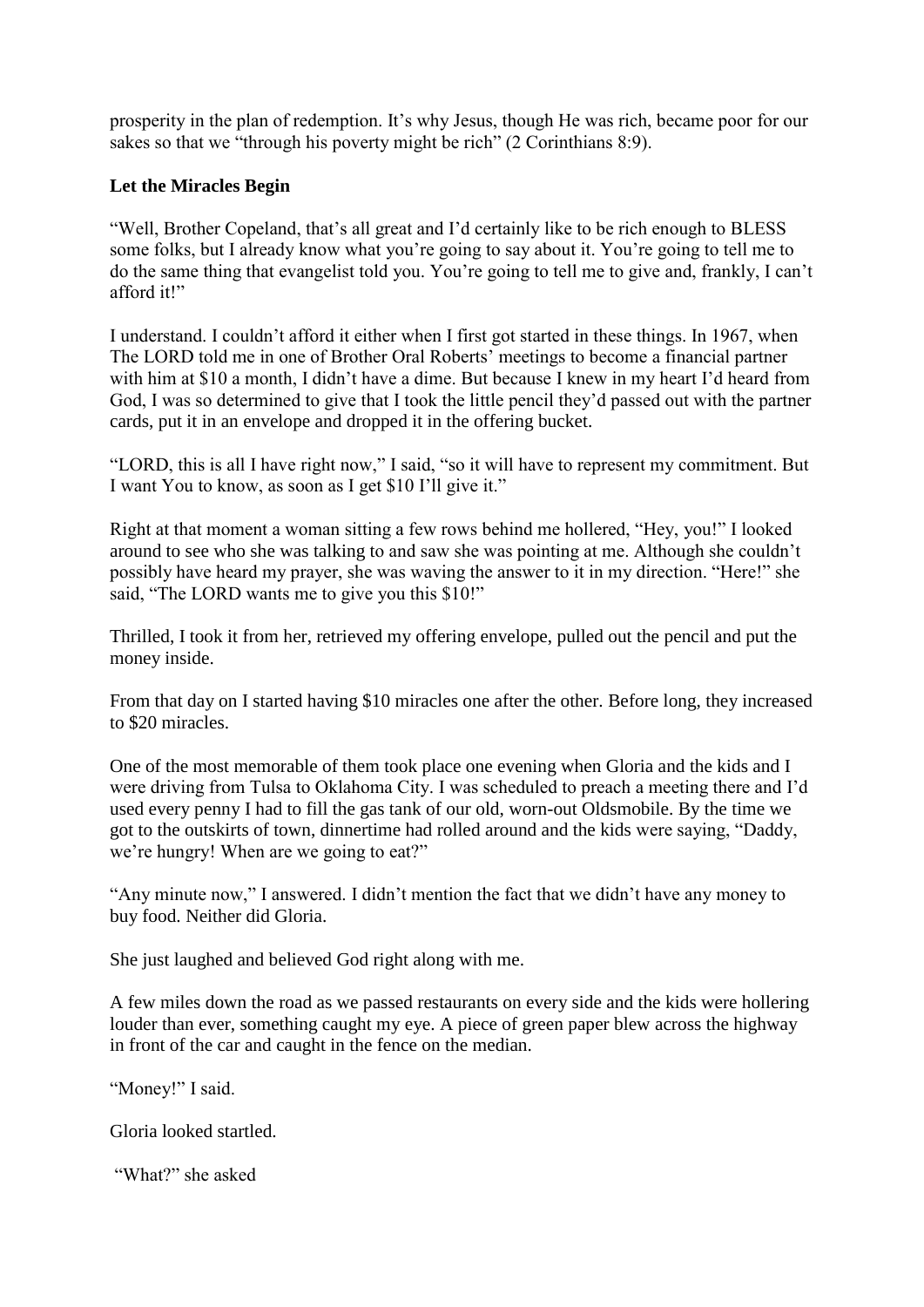"I just saw money blow across the road!"

Turning the car around, I went back and found a \$20 bill. I peeled it off the fence, got back in the car and said to the kids, "Where do you want to eat?"

Things like that happened to us for weeks and weeks. We received one blessing after another, and not one month from then on did we ever miss sending our seed to Brother Roberts' ministry or anywhere else God directed us to give.

## **Set Free From the Shortage Mentality**

"Yeah, but Brother Copeland, you're a preacher. That's the reason those kinds of things happen to you."

No, it's not. The reason they happen to me is because God keeps His WORD, and it says: "[God] Who provides seed for the sower and bread for eating will also provide and multiply your [resources for] sowing and increase the fruits of your righteousness…. Thus you will be enriched in all things and in every way, so that you can be generous, and…bring forth thanksgiving to God" (2 Corinthians 9:10-11, The Amplified Bible).

"But I just can't see how God could do that kind of thing for me," you might say, "especially the way the economy is right now."

That's because you're still looking at things according to this Babylonian world system. Everyone in that system, no matter how much money they have, thinks in terms of shortage and lack. Even the rich people in the world live in perpetual fear of losing their money because shortage is continually working on their minds.

As a believer, you don't have to think like that. You've been set free from the shortage mentality. You can dig into The WORD and find out what it says about God's plan to prosper you. You can stop being conformed to this world and "be ye transformed by the renewing of your mind" (Romans 12:2).

The more you do that, the more you'll quit thinking like an unbeliever who's bound to this world's economy and start seeing yourself the way God sees you.

## **One of the Biggest Mistakes You Can Make**

Exactly how does God see you?

The same way Jesus saw His disciples when He was on earth. Remember what He said to them when He wanted to feed the hungry multitudes in the wilderness? He said, "You give them something to eat.

Jesus didn't go looking for someone wealthy enough to buy food for thousands of people. He didn't hunt up a rich farmer who'd just reaped a record-breaking harvest. He called on His disciples because they were His Prosperity Agents.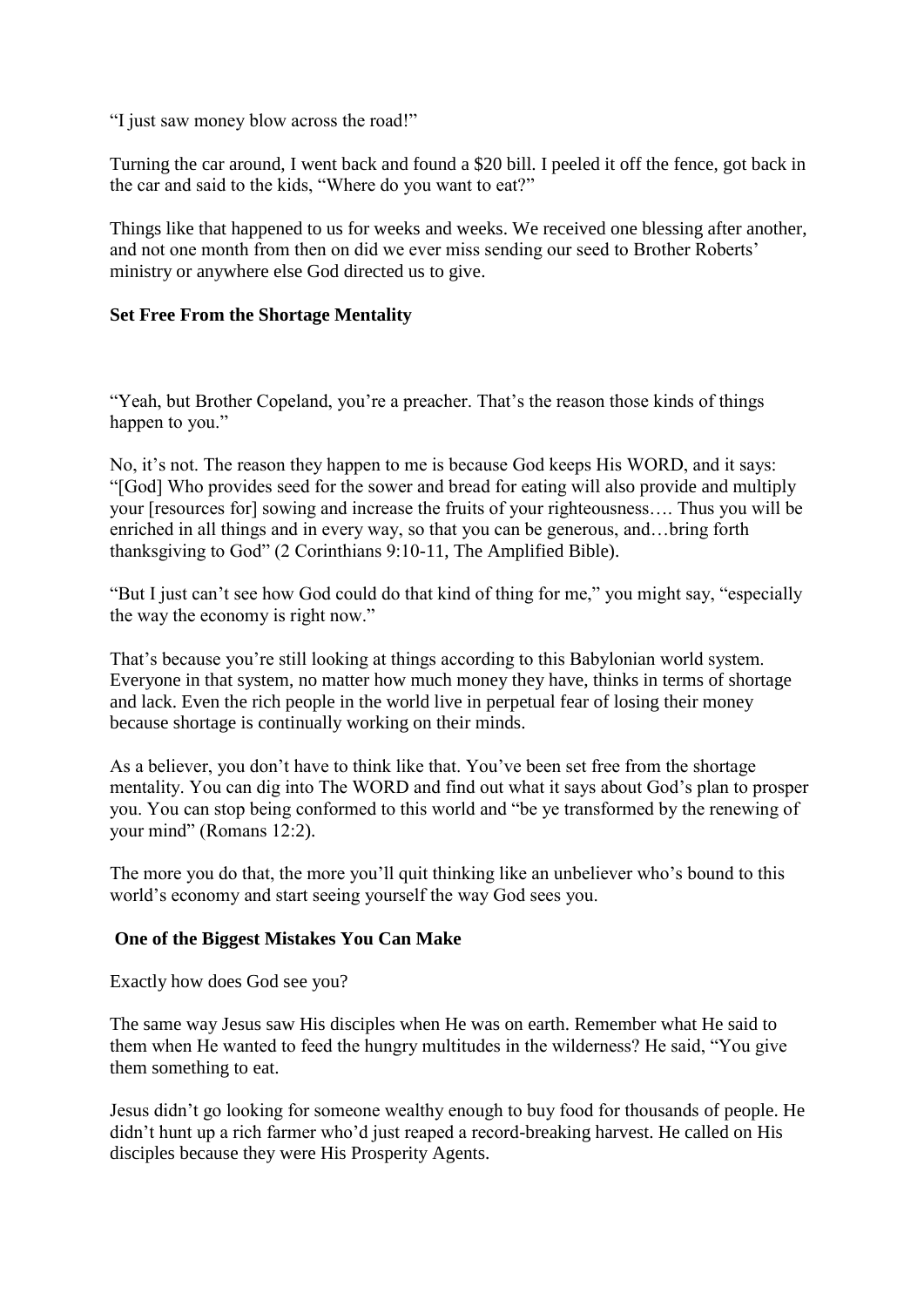Like many Christians today, however, they thought they didn't qualify. "We have here only five loaves and two fish," they protested (Matthew 14:17, New King James Version).

Obviously that wasn't enough to even begin to meet the need. But Jesus didn't care. He knew His Father would take that little dab of food and multiply it, until the multitudes were too full to eat another bite and there was plenty left over. That's why He said, "Bring them to me."

One of the biggest mistakes you can make when God calls you to do something is to look at your own resources to see if you're qualified for the assignment. God qualified you the minute He called you!

When He says to you, Give this offering, or Meet this need, that means He is ready to supply you with more than enough to do it. Your responsibility is simply to bring what you have to Him. Then He will multiply it and do through you and for you exceeding abundantly above what you can ask or think.

I know one man who discovered this many years ago at a time in his life when he seemingly had no financial ability to BLESS anyone. He was a former employee of a major car manufacturer and he'd had to take early retirement because of physical problems. His disability check wasn't enough to get him to the end of the month and he wasn't well enough to work, so he not only needed healing, he needed a financial miracle.

He went to one of Oral Roberts' healing meetings and at offering time, he was sitting there with \$5 in his pocket. It was all he had to live on for the rest of the month (and it was a long while before the end of the month). But he heard Brother Roberts preach the importance of sowing seed into the kingdom of God, so he was listening in his heart to hear what The LORD wanted him to do.

When The LORD told him to give his \$5 he said, "OK, LORD Jesus. Here goes! This is all I have. But You told me to give it so that's what I'm doing." He received his healing, but that's not all.

Sometime later, he was working around his house and he kept sensing a prompting to go up into the attic and get out the plans he'd designed a few years earlier for a locking hub that would work on a four-wheel drive truck. I want you to take those plans and show them to your former bosses, The LORD said.

"But I've already done that and they literally laughed me out of the room," he argued.

They won't laugh at you this time because I'm going with you.

Sure enough, the engineers agreed to look at the man's plans again and this time they were astonished. "This is exactly what we've been looking for!" they said. The company bought the design and from then on, every time that company sold a four-wheel drive truck this man made money.

You know what he did with that money?